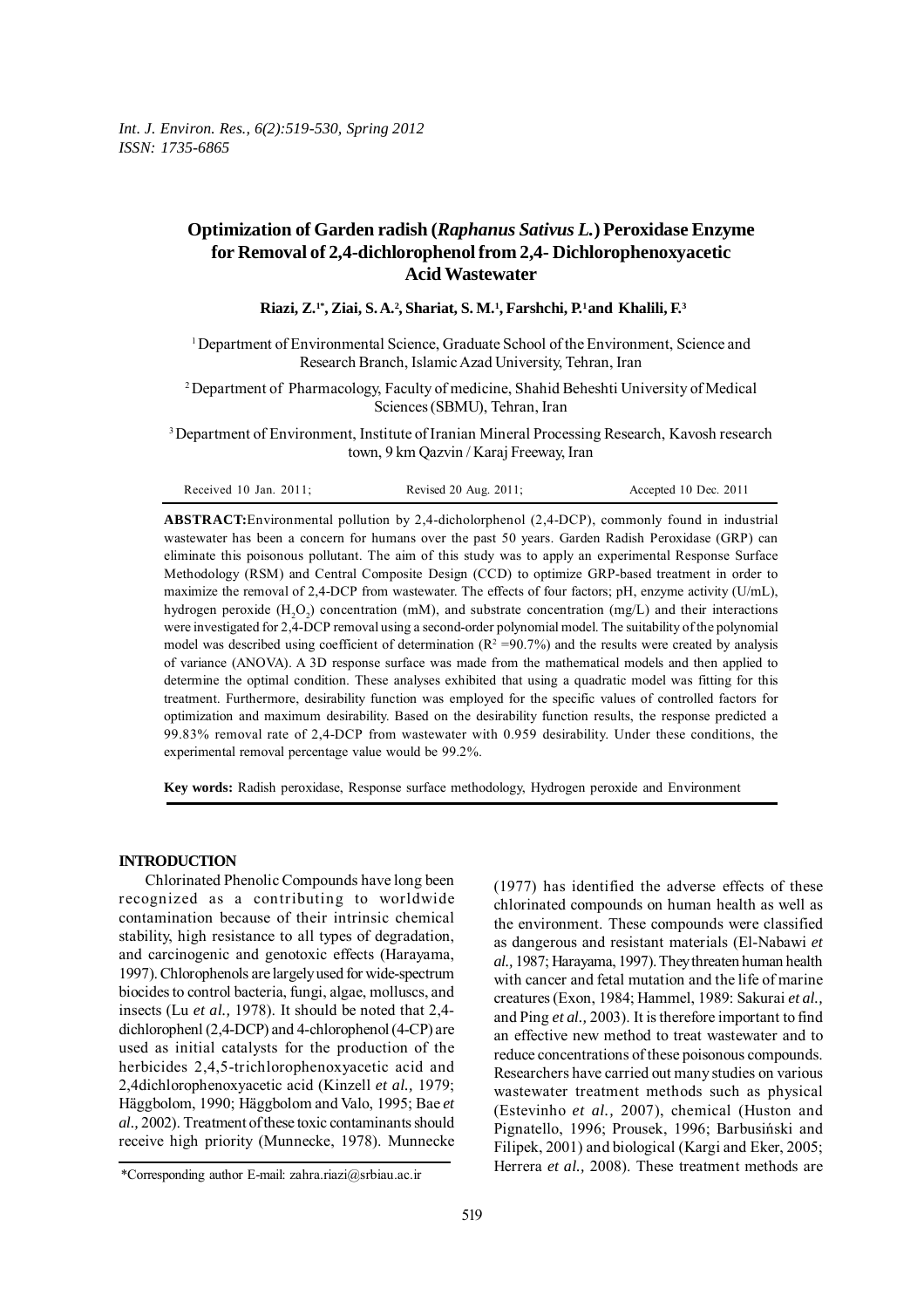often not suitable due to high cost, long treatment time, low efficiency, low degrees of purity, and the production of hazardous by-products. Some researchers have studied enzymatic treatment methodology by various herbal sources using peroxidase enzymes (Nicell *et al.,* 1992; Al-Kassim *et al.,* 1994; Buchanan and Han, 2000; Sakurai *et al.,* 2001; Sakurai *et al.,* 2003). Treatment by enzymes to remove aromatic compounds was first suggested by Klibanov et al. (1980). The peroxidase enzyme belongs to the oxidoreductases enzymatic group that already exists in the environment. In fact it is present in all plant cellular organisms such as figs, turnips, tobacco, soybean and root vegetables such as horseradish and garden radish (*Raphanus sativus* L*. var. sativus*). Horseradish peroxidase was discovered in 1885 and is among the first enzymes studied by biochemists (Bollag and Dec, 1998; Price and Stevens, 1989). Most research has focused on extraction of the enzyme from the horseradish plant (Aitken, 1993). Horseradish peroxidase is a plant glycohemoprotein and its enzymatic activity is due to cyclic reduction and the presence of iron atoms in the hematin group (Chance, 1951). In the presence of hydrogen peroxide, peroxidase enzymes catalyze the oxidation of various chlorinated phenols, anilines phenols and other aromatics to free radicals, which then combine to form insoluble polymers (Dunford and Stillman, 1976). These insoluble polymers can then be removed by sedimentation or filtration (Klibanov *et al.,* 1980). Research results show that 40 phenolic and aromatic compounds could be extracted from wastewater with an efficiency as high as 99% (Klibanov *et al.,* 1980).HRP enzyme treatment is one way to remove poisonous pollutants from the environment (Dec and Bollag, 1994; Klibanov *et al.,* 1983). Advantages of this method include the vast range of pH, temperature and substrate concentration that can be accommodated (Nicell *et al.,* 1992; Nicell *et al.,* 1993). Much research has been done on effective enzymatic treatment by peroxidase factors: Tong et al. (1999) studied the removal effect of HRP on 2,4-CP in real and experimental wastewater. Removal of hazardous aromatic waste using GRP was described by Ziai *et al.,* (2003), which compared the capabilities of pH variants; phenol, aniline, benzidine, acid red 88 and acid blue 62. GRP was introduced as a good substitute for HRP by Ziai *et al.*, (2003). Optimal conditions for pH,  $H_2O_2$  to phenol molar ratio, HRP, as well as reaction times were determined to achieve at least 95% removal of phenols from synthetic wastewater (Wu *et al.,* 1998). Studies of pH, temperature, soybean peroxidase (SBP) enzyme activity,  $H_2O_2$  concentration and substrate concentration have been investigated (Bollag and Dec, 1998; Kennedy *et al.,* 2002). And some research has used the RSM method with Central Composite Design

(CCD) in physical (Oughlis-Hammache *et al.,* 2010), chemical (kasiri *et al.,* 2008) and enzymatic (Ghasempur *et al.,* 2007) treatment methods in order to optimize conditions for treating phenol and chlorinated phenol compounds.

This study used Response Surface Methodology (RSM), CCD and desirability function to optimize pH, enzyme activity, concentrations  $H_2O_2$  and substrate to achieve optimum removal of 2,4-DCP, increase accuracy, to reduce cost, numbers of examinations and time, as well as to avoid errors (human and instrument).

## **MATERIALS & METHODS**

Garden radish (*Raphanus Sativus L.*) roots used in this study were cultivated in Halijerd rejoin of Alborz province, Iran. Guaiacol solution,  $H_2O_2$  solution (30%), 2,4-DCP (99%), Methanol HPLC grade, Potassium dihydrogen Phosphate, Potassium monohydrogen Phthalate, Boric acid, Hydrochloric acid and Sodium hydroxide were purchased from Merck Company. Chemicals of analytical grade were used.

Garden radish roots (500g) were smashed in a blender, suspended in water, mixed and compressed through cheesecloth; the slurry solution was then filtered by a Buchner funnel. 140 mg of crude enzyme powder was produced with a freeze dryer (Alberti and Klibanov, 1982).

The results of peroxidase activity were assayed according to a standard method (Putter, 1974). Initially, 0.05 ml of 20 mM guaiacol solution , 0.05 ml of  $\mathrm{H}_{2}\mathrm{O}_{2}$ solution were added to 2.9 ml 0.1 M potassium phosphate buffer (pH7) then a 3ml aliquot of this mixture using 20 mg of crude enzyme powder was added to a glass cuvette. A Varian UV-Visible spectrophotometer was used to determine changes of "A at wavelength 436 nm. The unit of activity was calculated according to the formula below. The peroxidase activity was 1.24U/mL.

Activity(U/mL) = 
$$
\frac{\Delta A}{\text{time}} \times \left[ \frac{a \times b}{c \times 1 \times d} \right] \times 1000
$$

a=Final volume of mixture  $b=4$  c=25.5 d=0.05

 A primary standard stock solution containing 5000 mg/L 2,4-DCP in methanol was prepared and other working standard solutions were made from the stock solution in 100, 200, 300, 400 and 500 mg/L concentrations of pH values; 3.5, 5, 6.5, 8 and 9. The secondary solutions were prepared with pH 3 to 5 Phthalate buffer solution, pH 6 to 8 Phosphate buffer solution and pH 8 to 10 Alkaline borate buffer solution.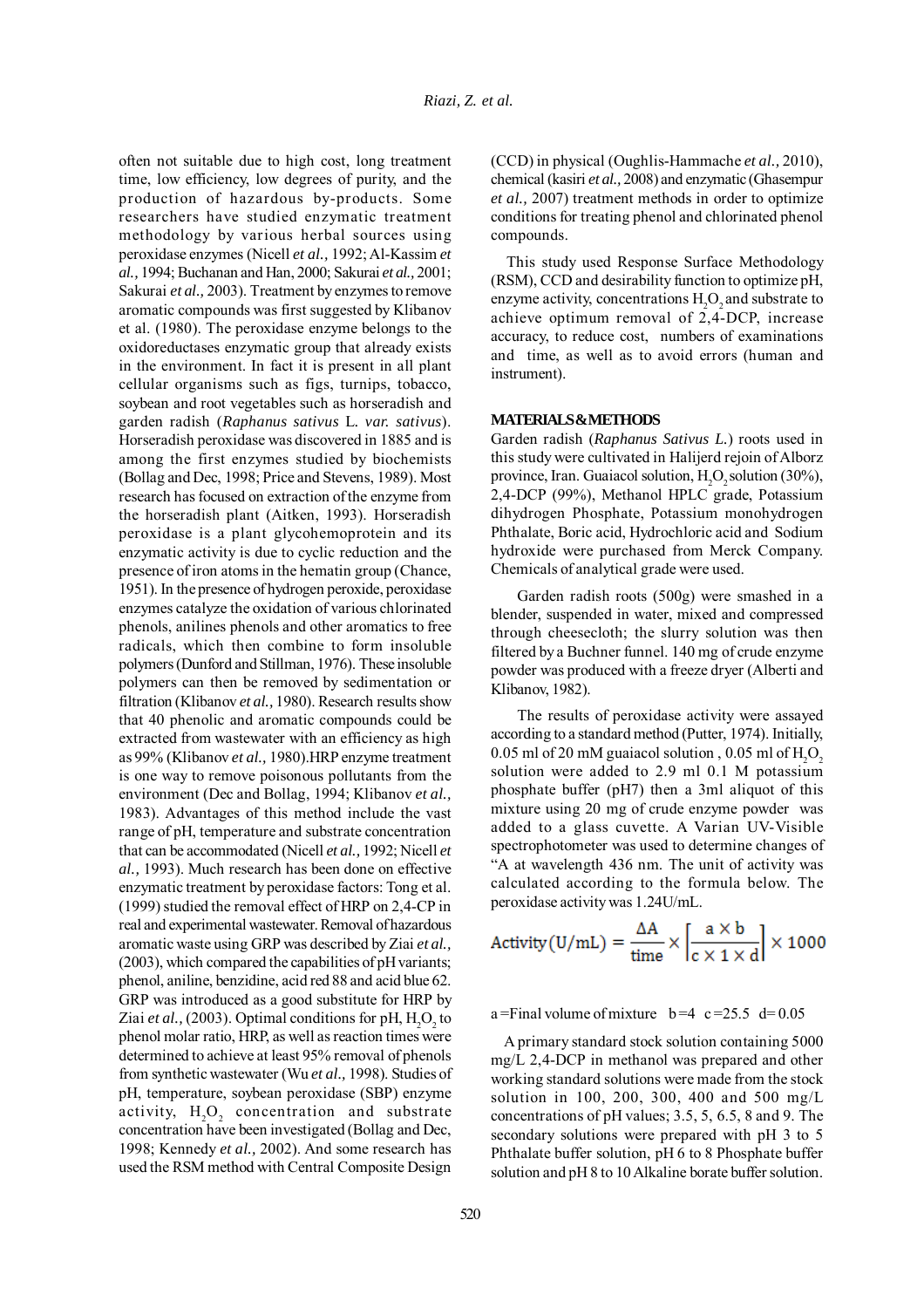A GRP stock solution of 200 U/mL in milli-Q water was prepared and kept at 4 ºC. The secondary solution in various activities (0.1, 3.05, 6, 8.95, 11.9 U/mL) was prepared from the primary solution. Quantitative amounts of 2,4-DCP solution were poured into scaled cylinders as shown in Table 1 which had been designed by the CCD statistical method. Then the enzyme solution and  $H_2O_2$  solution (according to Table 1) were added to the 2,4-DCP solution. Samples were shaken (50rpm) at room temperature for 3 hours and centrifuged for 20 minutes. After settlement, the samples were taken from the upper solution and filtered by 0.45 µm filters before they were analyzed (Bollag and Dec, 1998; Kennedy *et al.,* 2002).

The samples were analyzed for any residual 2,4 dichlorophenols by an Alliance Waters (Separation module 2690/5-quaternary gradient system) HPLC instrument equipped with a Dual UV Absorbance Detector (model 2487) and a Perfectsil target ODS-3 5.0 um reverse phase C18 column  $(250*4.6 \text{ mm})$ maintained at 30ºC. The mobile phase was an isocratic (HPLC grade methanol 80% /HAc (Acetic acid) 1.0% in water 20%), pump flow rate of 1.0 mL/min, and wavelength 220 nm, the sample injected volume was 40 µL using an auto-sampler system and concentrations were automatically calculated by Millennium software (version 4.0). Blank samples without GRP and without  $H_2O_2$  were prepared for all experiments. Standard solutions of 2,4-DCP were prepared with concentrations of 0.05 to 25 mg/L for the calibration curve.

CCD is one the primary design techniques in RSM used to build a second-order model (quadratic model) and commonly used for process optimization (Myers and Montgomery, 2002).

The CCD application accompanied by RSM works by showing the intrinsic value of the Response Surface in the experimented area and to show optimal values of independent variables.

Variable amplitudes were chosen based on previous studies which had been done by the traditional OVAT method (One Variable at a Time). The chosen amplitudes were as follows:

pH (3.5, 5, 6.5, 8, 9), substrate concentration (100, 200, 300, 400, 500 mg/L),  $H_2O_2$  concentration (0.613, 1.226, 1.839, 2.452, 3.065 mM), enzyme activity (0.1, 3.05, 6, 8.95, 11.9 U/mL).

The CCD experiments were designed using four variables;  $H_2O_2$  concentration, substrate concentration, enzyme activity and pH at 5 levels with 16 axial points  $(\alpha = 2)$ . Fourteen repetitions were carried out in the central point to obtain estimates of error. This resulted in 31 experiments to examine variable stability and each experiment was repeated, overall there were 62 experiments. The selected runs were randomized. Results obtained in the laboratory were analyzed by regression instruction based on RSM (Montgomery, 2001). It was clear that the CCD was a good tool for describing curvature, which describes non-linear variation behavior. A second-order polynomial model equation was used in this study (Montgomery, 2001).

$$
Y = b_0 + b_1 X_1 + b_2 X_2 + b_3 X_3 + b_4 X_4 + b_{11} X_1^2 + b_{22} X_2^2
$$
  
+b<sub>33</sub>X<sub>3</sub><sup>2</sup>+b<sub>44</sub>X<sub>4</sub><sup>2</sup>+b<sub>12</sub>X<sub>1</sub>X<sub>2</sub> + b<sub>13</sub>X<sub>1</sub>X<sub>3</sub> + b<sub>14</sub>X<sub>1</sub>X<sub>4</sub>+b<sub>23</sub>X<sub>2</sub>X<sub>3</sub>  
+b<sub>24</sub>X<sub>2</sub>X<sub>4</sub> + b<sub>34</sub>X<sub>3</sub>X<sub>4</sub> (a)

In the above equation, the predicted response is Y (removal percentage of 2,4-DCP) and  $X_1$  (pH),  $X_2$ (substrate concentration),  $X_3$  (H<sub>2</sub>O<sub>2</sub> concentration) and  $X<sub>4</sub>$  (enzyme activity) are the independent variable to influence the response Y.

 $b_1$ ,  $b_2$ ,  $b_3$  and  $b_4$  are linear effect coefficients of each variable,  $b_{11}$ ,  $b_{22}$ ,  $b_{33}$  and  $b_{44}$  are quadratic effect coefficients,  $b_{13}$ ,  $b_{14}$ ,  $b_{23}$ ,  $b_{24}$  and  $b_{34}$  are mutual effect coefficients of variables and  $b_0$  is a constant coefficient of the central point. The study used Minitab software (Release14) for statistical design, data analysis, histogram chart, 3D curves and 2D plots. A regression model was made with analysis regression coefficients, a variance analysis table (ANOVA), p-values and Fvalues. A quality assessment of the polynomial model was expressed by the coefficient of determination  $\mathbb{R}^2$ and to obtain the maximum point of response, a mathematical method, observational assessment, 3D curves and 2D plots were used. Optimum condition was achieved to obtain maximum removal by desirability function.

#### **RESULTS & DISCUSSION**

The arrangement and the results of the 62 experiments were carried out as shown in Table 1. Using Minitab software the coefficients of the empirical model (Eq. a), and their statistical characteristics were evaluated (see Table 2). Table 2 also presents the results of estimation for the model regression coefficients.

A quadratic regression equation was developed to predict the removal of 2,4-DCP within selected conditions using RSM. The regression equation can be explained as follows:

 $Y=92.6906+1.0999X_1-0.0070X_2+1.4793X_3+0.6642X_4 0.0850X_1^2 - 0.0000X_2^2 - 1.1745X_3^2 0.0464X_4^2+0.0008X_1X_2-0.0251X_1X_3 0.0287X_1X_4+0.0098X_2X_3-0.0001X_2X_4+0.1510X_3X_4$ (b)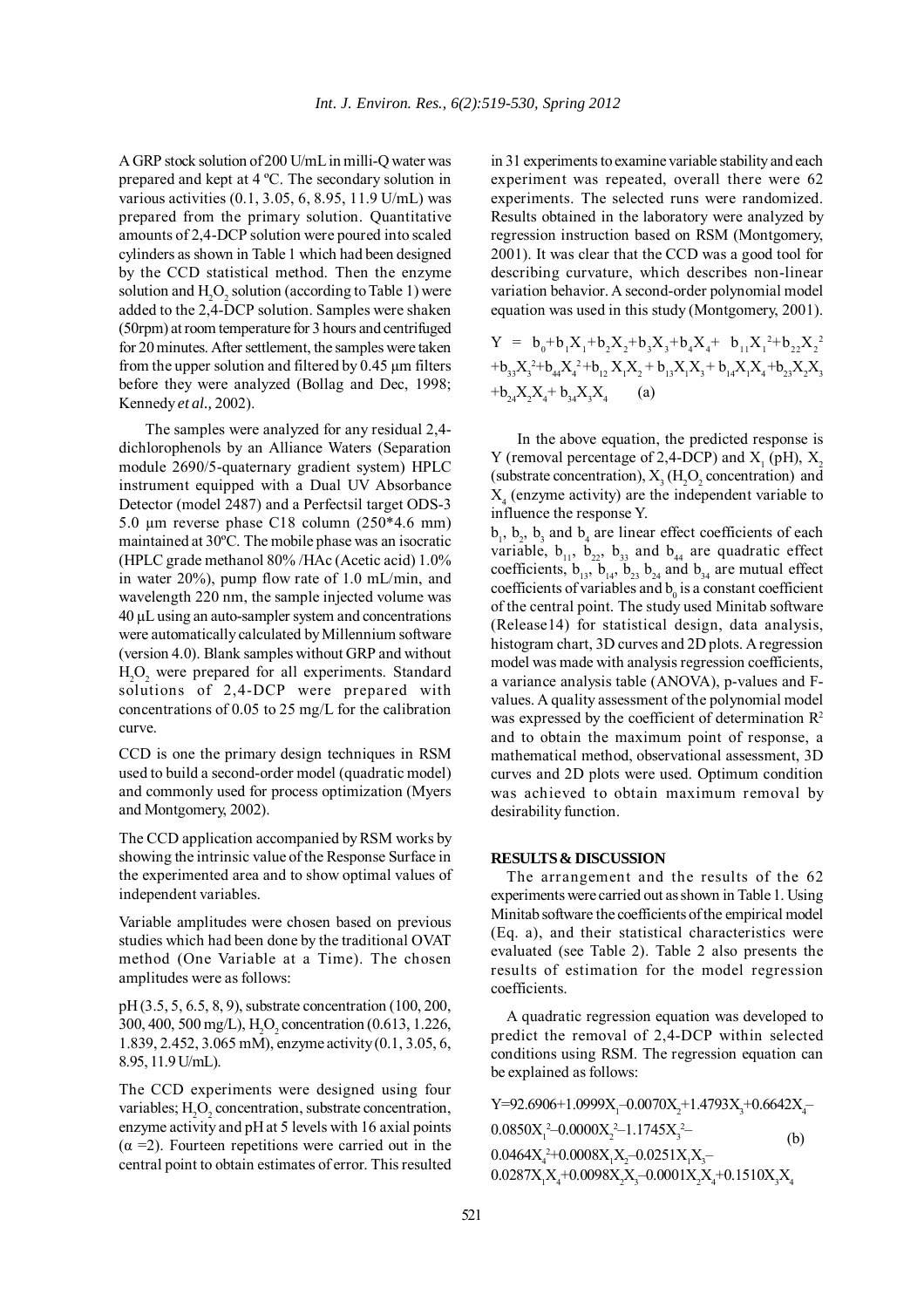| <b>Run</b>              | <b>PtType</b>    | <b>Blocks</b> |                | <b>Substrate</b> | $H_2O_2$      | <b>Enzyme</b>    | Removal of $2,4$ -DCP $(\% )$ |           |
|-------------------------|------------------|---------------|----------------|------------------|---------------|------------------|-------------------------------|-----------|
| order                   |                  |               |                | concentrati      | concentration | activity         | <b>Experimental</b>           | predicted |
|                         |                  |               | pH             | on $(mg/L)$      | (mM)          | (U/mL)           |                               |           |
| $\mathbf{1}$            | $\mathbf{1}$     | $\mathbf{1}$  | $8\,$          | 200              | 2.452         | 3.05             | 97.5                          | 98.6      |
| $\sqrt{2}$              | $\boldsymbol{0}$ | $\mathbf{1}$  | 6.5            | 300              | 1.839         | 6                | 99.5                          | 99.7      |
| $\mathfrak{Z}$          | $-1$             | $\mathbf{1}$  | 5              | 200              | 2.452         | 8.95             | 99.4                          | 99.3      |
| $\overline{\mathbf{4}}$ | $\boldsymbol{0}$ | 1             | 9.5            | 300              | 1.839         | $\sqrt{6}$       | 98.5                          | 98.7      |
| 5                       | $\mathbf{1}$     | $\mathbf{1}$  | 9.5            | 300              | 1.839         | 6                | 98.7                          | 98.7      |
| 6                       | $-1$             | $\mathbf{1}$  | $\,8\,$        | 400              | 1.226         | 3.05             | 96.9                          | 97.0      |
| $\boldsymbol{7}$        | $\boldsymbol{0}$ | $\mathbf{1}$  | 6.5            | 500              | 1.839         | $\sqrt{6}$       | 96.7                          | 97.8      |
| $\,8\,$                 | $-1$             | $\mathbf{1}$  | 5              | 400              | 2.452         | 3.05             | 98.0                          | 98.5      |
| $\mathbf{9}$            | $-1$             | $\mathbf{1}$  | 6.5            | 100              | 1.839         | 6                | 98.9                          | 99.3      |
| 10                      | $\mathbf{1}$     | $\mathbf{1}$  | 5              | 200              | 1.226         | 8.95             | 99.1                          | 99.6      |
| 11                      | $\mathbf{1}$     | $\mathbf{1}$  | $\,$ 8 $\,$    | 400              | 2.452         | 3.05             | 98.0                          | 98.2      |
| 12                      | $-1$             | $\mathbf{1}$  | $\mathfrak s$  | 200              | 2.452         | 3.05             | 98.0                          | 98.6      |
| 13                      | $\mathbf{1}$     | $\mathbf{1}$  | 5              | 200              | 1.226         | 3.05             | 98.7                          | 99.3      |
| 14                      | $\mathbf{1}$     | 1             | 6.5            | 300              | 1.839         | 6                | 99.4                          | 99.7      |
| 15                      | $\mathbf{1}$     | 1             | 6.5            | 300              | 1.839         | 0.1              | 96.0                          | 96.2      |
| 16                      | $\boldsymbol{0}$ | $\mathbf{1}$  | $\mathfrak{S}$ | 400              | 2.452         | 8.95             | 99.5                          | 99.8      |
| 17                      | $\boldsymbol{0}$ | 1             | 6.5            | 300              | 3.065         | $\sqrt{6}$       | 98.4                          | 98.5      |
| 18                      | $\mathbf{1}$     | $\mathbf{1}$  | 6.5            | 300              | 0.613         | 6                | 96.0                          | 96.0      |
| 19                      | $-1$             | $\mathbf{1}$  | $3.5\,$        | 300              | 1.839         | 6                | 98.0                          | 98.0      |
| $20\,$                  | $\mathbf{1}$     | 1             | 6.5            | 300              | 0.613         | 6                | 96.0                          | 96.0      |
| 21                      | $\mathbf{1}$     | $\mathbf{1}$  | 3.5            | 300              | 1.839         | $\sqrt{6}$       | 98.0                          | 98.0      |
| $22\,$                  | $\mathbf{1}$     | $\mathbf{1}$  | $\mathfrak{S}$ | 400              | 1.226         | 8.95             | 97.7                          | 97.6      |
| 23                      | $-1$             | 1             | 5              | 400              | 2.452         | 8.95             | 99.8                          | 99.8      |
| $24\,$                  | $\mathbf{1}$     | $\mathbf{1}$  | 6.5            | 300              | 1.839         | $\boldsymbol{6}$ | 99.3                          | 99.7      |
| 25                      | $\boldsymbol{0}$ | $\mathbf{1}$  | 8              | 200              | 2.452         | 3.05             | 97.7                          | 98.6      |
| 26                      | 1                | $\mathbf{I}$  | 5              | 400              | 1.226         | 3.05             | 96.0                          | 96.1      |
| 27                      | $\boldsymbol{0}$ | $\mathbf{1}$  | $\,$ $\,$      | 400              | 1.226         | 3.05             | 97.1                          | 97.0      |
| 28                      | $\mathbf{1}$     | $\mathbf{1}$  | 6.5            | 300              | 1.839         | 6                | 99.4                          | 99.7      |
| 29                      | $\mathbf{1}$     | $\mathbf{1}$  | $8\,$          | 200              | 1.226         | 8.95             | 98.3                          | 98.5      |
| 30                      | $^{\rm -1}$      | $\mathbf{1}$  | 6.5            | 300              | 1.839         | $\boldsymbol{6}$ | 99.1                          | 99.7      |
| 31                      | $\mathbf{1}$     | $\,1\,$       | $8\,$          | 400              | 2.452         | 8.95             | 99.3                          | 99.3      |

**Table 1. Design table showing the randomized run order of experiment, and uncoded values of the different variables in the experimental design for the determination of modelled response (Eq. a)**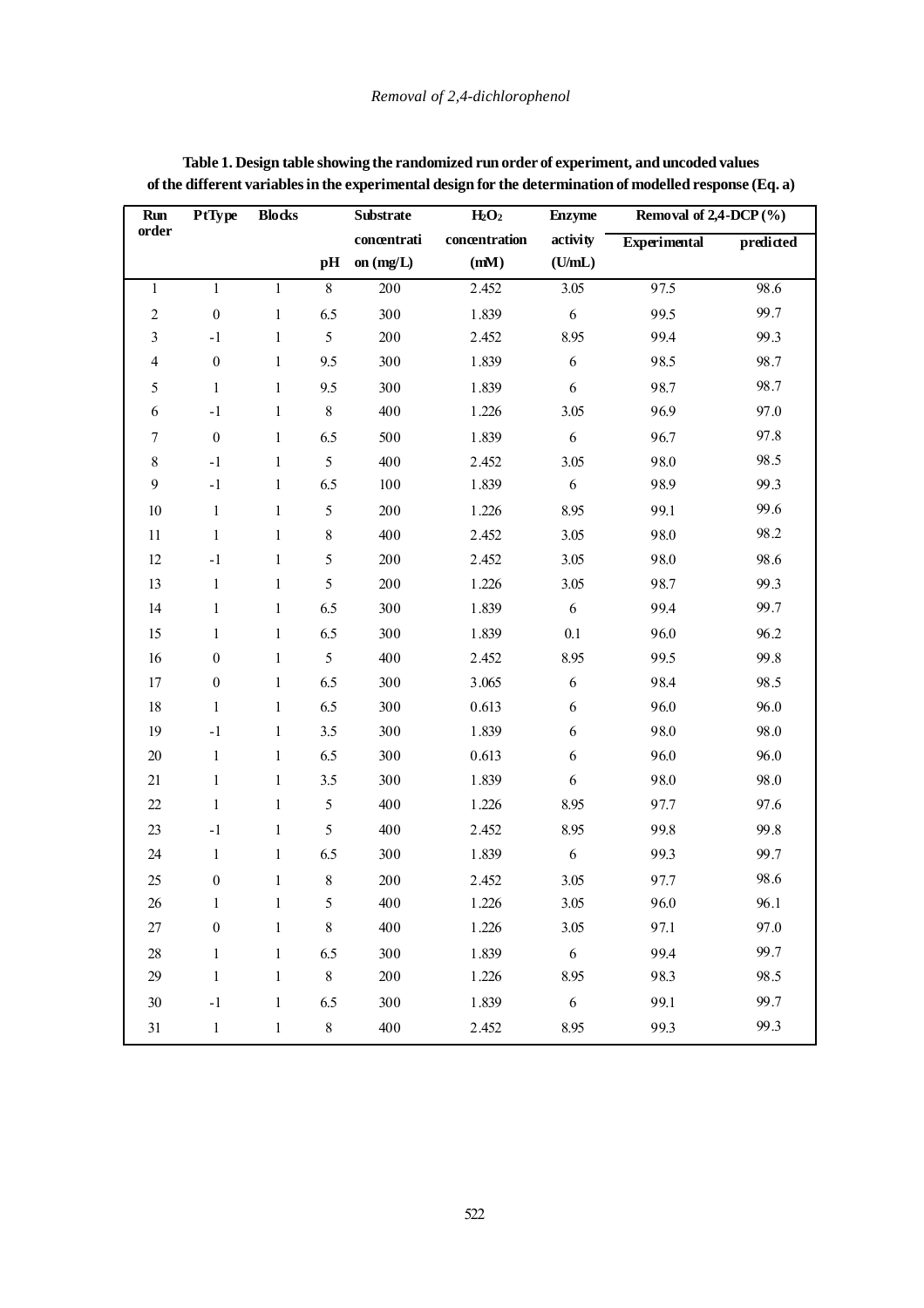| Run   | PtType           | <b>Blocks</b> |                |                  | $H_2O_2$    |                | Removal of 2,4- DCP (%) |           |
|-------|------------------|---------------|----------------|------------------|-------------|----------------|-------------------------|-----------|
| order |                  |               |                | <b>Substrate</b> | concentrati | <b>Enzyme</b>  | <b>Experimental</b>     | predicted |
|       |                  |               |                | concentrati      | on          | activity       |                         |           |
|       |                  |               | pH             | on $(mg/L)$      | (mM)        | (U/mL)         |                         |           |
| 32    | $\boldsymbol{0}$ | $\mathbf{1}$  | 6.5            | 300              | 1.839       | $\overline{6}$ | 99.6                    | 99.7      |
| 33    | $\boldsymbol{0}$ | $\mathbf{1}$  | 5              | 200              | 2.452       | 3.05           | 97.3                    | 98.6      |
| 34    | $-1$             | $\mathbf{1}$  | 6.5            | 300              | 1.839       | 6              | 99.1                    | 99.7      |
| 35    | $-1$             | $\mathbf{1}$  | 6.5            | 300              | 1.839       | 6              | 99.5                    | 99.7      |
| 36    | $\mathbf{1}$     | $\mathbf{1}$  | 6.5            | 300              | 1.839       | 6              | 98.8                    | 99.7      |
| 37    | $\mathbf{1}$     | $\mathbf{1}$  | 6.5            | 300              | 1.839       | 6              | 99.3                    | 99.7      |
| 38    | $^{\rm -1}$      | $\mathbf{1}$  | 6.5            | 300              | 1.839       | 6              | 99.4                    | 99.7      |
| 39    | $\boldsymbol{0}$ | $\mathbf{1}$  | 5              | 200              | 1.226       | 8.95           | 99.6                    | 99.6      |
| 40    | $\mathbf{1}$     | $\,1$         | 5              | 200              | 1.226       | 3.05           | 98.8                    | 99.3      |
| 41    | $\mathbf{1}$     | $\mathbf{1}$  | 6.5            | 300              | 3.065       | 6              | 98.8                    | 98.5      |
| 42    | $\mathbf{1}$     | $\mathbf{1}$  | 6.5            | 500              | 1.839       | 6              | 97.5                    | 97.8      |
| 43    | $-1$             | $\mathbf{1}$  | 6.5            | 300              | 1.839       | 11.9           | 98.9                    | 99.0      |
| 44    | $-1$             | $\mathbf{1}$  | 6.5            | 300              | 1.839       | 6              | 99.3                    | 99.7      |
| 45    | $\mathbf{1}$     | $\mathbf{1}$  | 6.5            | 300              | 1.839       | $\sqrt{6}$     | 99.5                    | 99.7      |
| 46    | $\boldsymbol{0}$ | $\mathbf{1}$  | $8\,$          | 400              | 1.226       | 8.95           | 97.1                    | 97.1      |
| 47    | $-1$             | $\mathbf{1}$  | 5              | 400              | 2.452       | 3.05           | 98.6                    | 98.5      |
| 48    | $\boldsymbol{0}$ | $\mathbf{1}$  | 6.5            | 300              | 1.839       | 6              | 99.5                    | 99.7      |
| 49    | $\mathbf{1}$     | $\mathbf{1}$  | 6.5            | 300              | 1.839       | 11.9           | 98.9                    | 99.0      |
| 50    | $\boldsymbol{0}$ | $\mathbf{1}$  | $\,8\,$        | 200              | 2.452       | 8.95           | 99.5                    | 99.4      |
| 51    | $\mathbf{1}$     | $\mathbf{1}$  | 5              | 400              | 1.226       | 3.05           | 96.1                    | 96.1      |
| 52    | $\boldsymbol{0}$ | $\mathbf{1}$  | 6.5            | 300              | 1.839       | 0.1            | 96.0                    | 96.2      |
| 53    | $^{\rm -1}$      | $\mathbf{1}$  | $8\,$          | 400              | 2.452       | 8.95           | 99.0                    | 99.3      |
| 54    | $\mathbf{1}$     | $\mathbf{1}$  | $8\,$          | 200              | 1.226       | 3.05           | 98.5                    | 99.2      |
| 55    | $\mathbf{1}$     | $\mathbf{1}$  | 8              | 200              | 1.226       | 3.05           | 98.9                    | 99.2      |
| 56    | -1               | 1             | 8              | 200              | 2.452       | 8.95           | 99.2                    | 99.4      |
| 57    | $\mathbf{1}$     | $\mathbf{1}$  | 8              | 400              | 1.226       | 8.95           | 97.2                    | 97.1      |
| 58    | $\mathbf{1}$     | $\mathbf{1}$  | 5              | 400              | 1.226       | 8.95           | 95.9                    | 97.6      |
| 59    | $\mathbf{1}$     | $\mathbf{1}$  | 8              | 400              | 2.452       | 3.05           | 98.1                    | 98.2      |
| 60    | $\mathbf{1}$     | $\mathbf{1}$  | 6.5            | 100              | 1.839       | 6              | 98.6                    | 99.3      |
| 61    | $\mathbf{1}$     | $\mathbf{1}$  | $8\,$          | 200              | 1.226       | 8.95           | 98.1                    | 98.5      |
| 62    | $\mathbf{1}$     | $\mathbf{1}$  | 5 <sup>5</sup> | 200              | 2.452       | 8.95           | 99.0                    | 99.3      |
|       |                  |               |                |                  |             |                |                         |           |

| Table 1. Design table showing the randomized run order of experiment, and uncoded values                 |
|----------------------------------------------------------------------------------------------------------|
| of the different variables in the experimental design for the determination of modelled response (Eq. a) |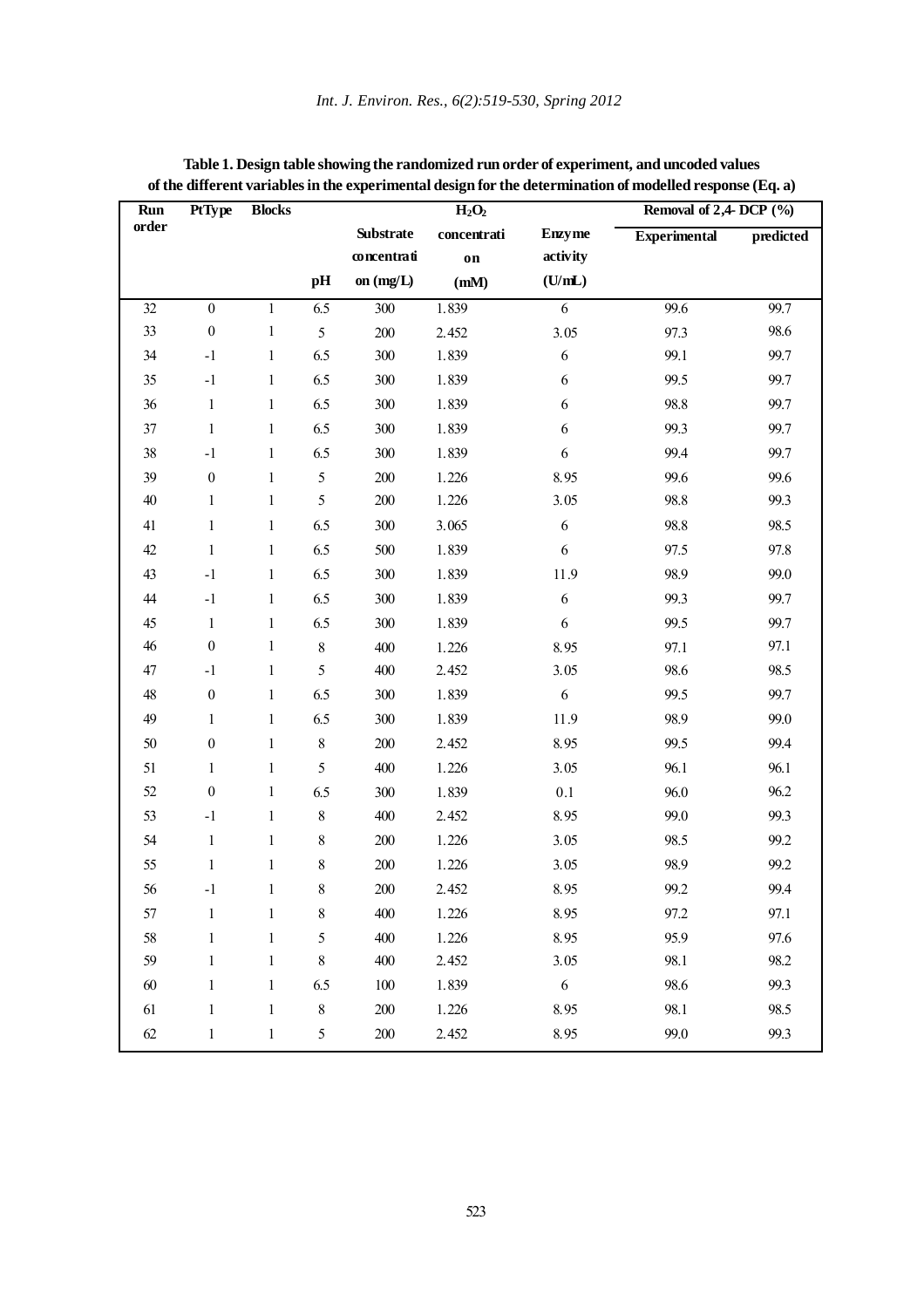| Term                                                                                 | Coefficient | SЕ          | T        | P     |
|--------------------------------------------------------------------------------------|-------------|-------------|----------|-------|
|                                                                                      |             | coefficient |          |       |
| Constant                                                                             | 92.6906     | 2.08192     | 44.522   | 0.000 |
| $X_1(pH)$                                                                            | 1.0999      | 0.36855     | 2.984    | 0.004 |
| $X_2$ (Substrate concentration)                                                      | $-0.0070$   | 0.00499     | $-1.404$ | 0.167 |
| $X_3(H_2O_2)$ concentration)                                                         | 1.4793      | 0.81329     | 1.819    | 0.075 |
| $X_4$ (Enzyme activity)                                                              | 0.6642      | 0.15906     | 4.176    | 0.000 |
| $X^2$ <sub>1</sub> (PH <sup>*</sup> PH)                                              | $-0.0850$   | 0.02283     | $-3.726$ | 0.001 |
| $X^2$ <sub>2</sub> (Substrate concentration * Substrate                              | $-0.0000$   | 0.00001     | $-6.403$ | 0.000 |
| concentration)                                                                       |             |             |          |       |
| $X^2_3$ (H <sub>2</sub> O <sub>2</sub> concentration * H <sub>2</sub> O <sub>2</sub> | $-1.1745$   | 0.13668     | $-8.594$ | 0.000 |
| concentration)                                                                       |             |             |          |       |
| $X^2$ <sub>4</sub> (Enzyme activity * Enzyme activity)                               | $-0.0464$   | 0.00590     | $-7.863$ | 0.000 |
| $X_1X_2$ (PH <sup>*</sup> Substrate concentration)                                   | 0.0008      | 0.00046     | 1.848    | 0.071 |
| $X_1X_3$ (PH <sup>*</sup> H <sub>2</sub> O <sub>2</sub> concentration)               | $-0.0251$   | 0.07467     | $-0.337$ | 0.738 |
| $X_1X_4$ (PH <sup>*</sup> Enzyme activity)                                           | $-0.0287$   | 0.01552     | $-1.848$ | 0.071 |
| $X_2X_3$ (Substrate concentration * $H_2O_2$<br>concentration)                       | 0.0098      | 0.00112     | 8.766    | 0.000 |
| $X_2X_4$ (Substrate concentration * Enzyme<br>activity)                              | $-0.0001$   | 0.00023     | $-0.391$ | 0.697 |
| $X_3X_4(H_2O_2)$ concentration * Enzyme activity)                                    | 0.1510      | 0.03797     | 3.978    | 0.000 |
| $R-Sq = 90.7%$                                                                       |             |             |          |       |
| $R-Sq(adj) = 88.0\%$                                                                 |             |             |          |       |
|                                                                                      |             |             |          |       |

**Table 2. statistical evaluation of estimated regression coefficients for quadratic response (Eq.a)**

The analysis was done using uncoded units

 $X_1$  represents pH,  $X_2$  is for the substrate concentration,  $X_3$  is for  $H_2O_2$  concentration, and  $X_4$  is the enzyme activity. With regard to regression coefficients sign, the positive effects of pH,  $H_2O_2$ concentration and enzyme activity were shown in the above mentioned equation, but substrate concentration had negative effect on 2,4-DCP removal (Y). 2,4-DCP removal was increased by pH,  $H_2O_2$ concentration and enzyme activity increase, while it decreased with substrate concentration.

Kennedy, in optimizing enzymatic treatment of wastewater containing 2,4-DCP, found that by increasing substrate concentration from 100 to 300 mg/ L, the removal percentage decreased from 83.5% to 71.5% (Kennedy *et al.,* 2002). Fang, in a study on the removal of aromatic compounds by HRP showed that  $H_2O_2$  augmentation increased the removal of aromatic compounds (Fang and Barcelona, 2003). Research by Bollag and Fang on treatment based on HRP enzyme, stated that  $H_2O_2$  and enzyme activity augmentation increased the percentage of 2,4-DCP that was effectively removed (Fang and Barcelona, 2003; Bollag and Dec, 1998).

This relatively high estimated value of the determination coefficient as a percentage ( $R^2 = 90.7\%$ )

shows a high correlation between data from the actual experiment and the predictions. The value of  $\mathbb{R}^2$  shows the model fitted 90.7 % of data from the experiment. In Table 2  $\mathbb{R}^2$  (adj) value was also very near to the  $\mathbb{R}^2$ value, proof that there was no need for correction due to sample size and the number of factors in the model. The value of  $\mathbb{R}^2$  was also a confirmation of the model's accuracy in that only 9.3% of the total variations were not supported by a response.

The quality of the regression, estimated by the analysis of variance (ANOVA), is displayed in Table 3.

In the ANOVA table, the Fisher variance ratio is given by the equation, F-value = $Sr^2 / Se^2 (Sr^2)$  is the ratio of the mean square due to regression and Se<sup>2</sup>is mean square due to error), and is a statistically valid measure of how well the factors explain the variation in the data about the mean. When the model is a suitable predictor of the experimental data, the calculated F-value can be greater than the tabular Fvalue. The evaluated values given in the ANOVA table, exhibit the model as highly important, as the calculated F-value (32.94) is much higher than the tabular F-Value (2.76) at a level of 5%. The significance of the model is also approved for the linear, square and mutual interaction factors.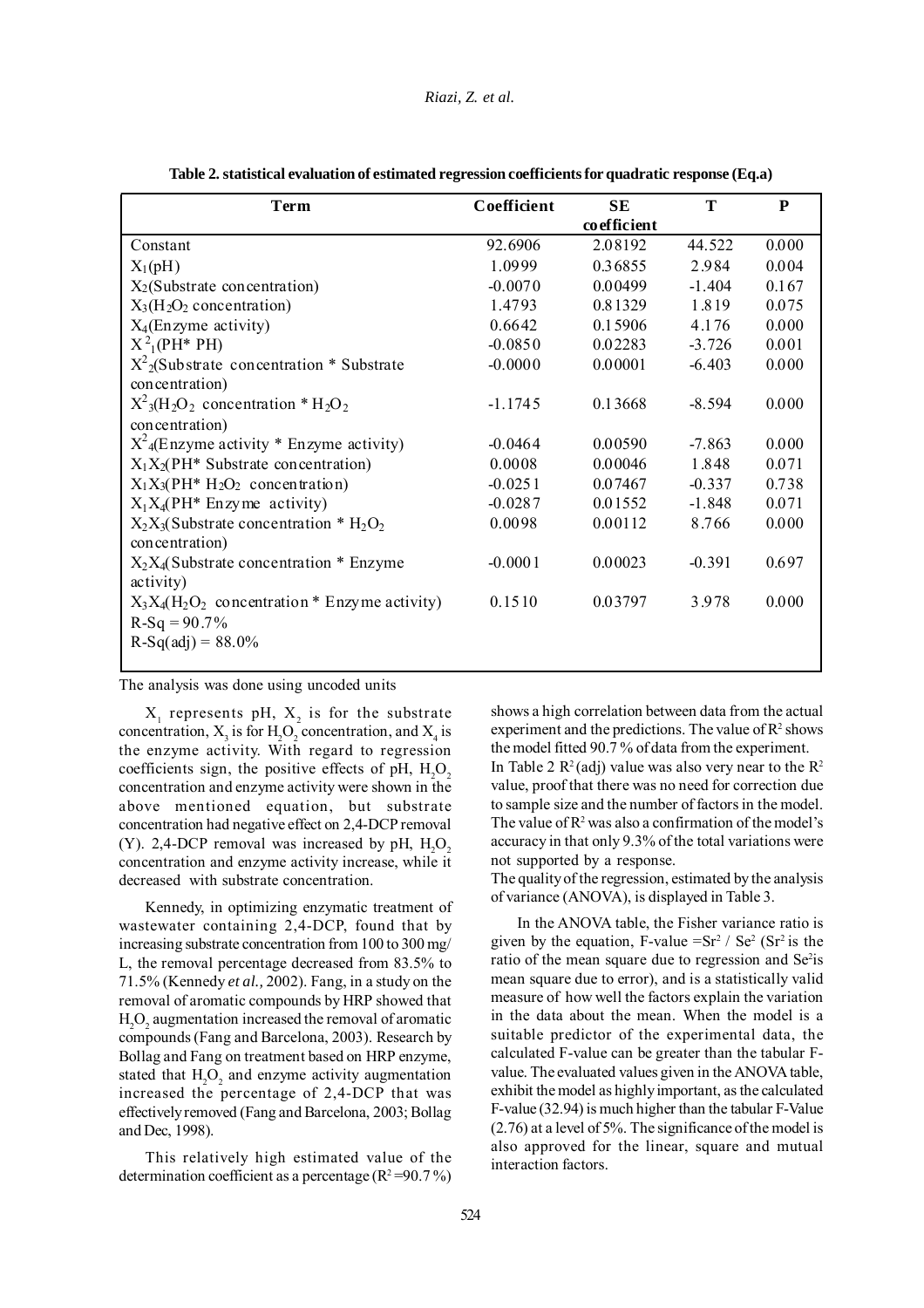| <b>Source</b>  | DF             | Seq. SS | Adj.SS  | Adj.MS  | F     | P     |
|----------------|----------------|---------|---------|---------|-------|-------|
| Regression     | 14             | 69.5576 | 69.5576 | 4.96840 | 32.94 | 0.000 |
| Linear         | $\overline{4}$ | 31.9606 | 4.6309  | 1.15773 | 7.67  | 0.000 |
| Square         | 4              | 22.5473 | 22.5473 | 5.63682 | 37.37 | 0.000 |
| Interaction    | 6              | 15.0497 | 15.0497 | 2.50828 | 16.63 | 0.000 |
| Residual Error | 47             | 7.0901  | 7.0901  | 0.15085 |       |       |
| $Lack-of-Fit$  | 10             | 6.6001  | 6.6001  | 0.66001 | 49.84 | 0.000 |
| Pure Error     | 37             | 0.4900  | 0.4900  | 0.01324 |       |       |
| Total          | 61             | 76.6477 |         |         |       |       |

**Table 3. statistical analysis of variance (ANOVA) for the evaluated response**

The p-levels are a tool to control the important part of each of the regression coefficients.

The p-values <0.05 are the more important. Table 2 shows all the linear, square, and interaction factors (except  $X_2$ , Substrate concentration with p-value  $=0.167$ ),  $X_3$  (H<sub>2</sub>O<sub>2</sub> concentration) with p-value  $=0.075$ ,  $X_1X_2$  (pH\*Substrate concentration) with p-value =0.071 $\cdot$  X<sub>1</sub>X<sub>3</sub> (pH\*H<sub>2</sub>O<sub>2</sub> concentration) with p-value =0.738  $\cdot$ X<sub>1</sub>X<sub>4</sub> (pH\*Enzyme activity) with p-value =0.071,  $X_2X_4$  (Substrate concentration\*Enzyme activity) with P-value =0.697 are significant (at  $\alpha$  <0.05 level). Therefore, the model confirms the attendance of curvature in the response surface. Once again the pvalues for the regression (Table 2) matched the model. Considering that some of the main and mutual effects in the model were not important, they were ignored. Furthermore, because factors such as substrate  $\text{concentrationand } H_2O_2 \text{ concentration were important}$ for some of the parameters, these main factors were not in themselves important so they were kept in the model and three mutual effects  $X_1X_2$  (pH\*Substrate concentration),  $X_1X_3$  (pH\*H<sub>2</sub>O<sub>2</sub> concentration) and  $X_1X_4$  (pH\*Enzyme activity) were ignored, and then regression coefficients were estimated and the variance analysis table (ANOVA) was evaluated repeatedly. More assessment of regression analysis gave the regression coefficients and these were substituted in equation (a) and the predicted response (Y) was cleared which was close to the experimental results, fitting the model.

Due to new analysis, all main and mutual effects were significant (p-value  $\leq 0.05$ ) and  $R^2$  for this model was 89.4%. Analysis showed that the model was suitable and changes in the response can be assessed by 4 factors. The variance analysis table showed that because p-value =0.000 and F-values were large the second-order model was completely suitable.

It should be noted that the computation executed after omission of the non-significant factors did not perceptibly enhance the quality of the quadratic adequacy (e.g. initial  $R^2 = 90.7\%$  changed to  $R^2 = 89.4\%$ and initial  $R^2$  (adj) =88% changed to  $R^2$  (adj) =87%). It is clear that such omission cannot always assure the enhancement of the model (Mason *et al.,* 2003).

The model was certified after further statistical modeling and 3 theories were assessed: 1) error normality 2) error variance stability 3) independence of error. In order to assess error normality, a normal probability plot was used. Results of the plot of residuals displayed that data were stable and unusual points were not significant. It also displayed that the residuals usually fall on a straight line implying that the errors were divided normally.

In order to assess variance stability, a plot showing residuals versus fitted values was used. Due to the none-cyclic and specific behavior, residuals' stability was confirmed and residuals versus order of the data plot showed there was no coordination between residuals.

It can be concluded from these analyses that the suggested model was suitable and there was no reason to doubt the independence or constant variance assumptions.Optimization may be carried out using mathematical (numerical) or graphical (contour plot) approaches.

Figs. 1a to 1f show the various three-dimensional plots of the model. These plots are useful for visualizing the response surface generated by the model.

In this study, plots expressed by the regression model shown in Fig.s 1a to 1f that the 2,4-DCP quantity  $(Y)$ was affected by two factors (in each figure two other factors were considered constant).

Eventually, after making the regression model, a numerical optimization method by desirability function was implied to optimize the response.A useful approach to optimization of multiple responses was to use the simultaneous optimization technique popularized by Derringer and Suich (1980).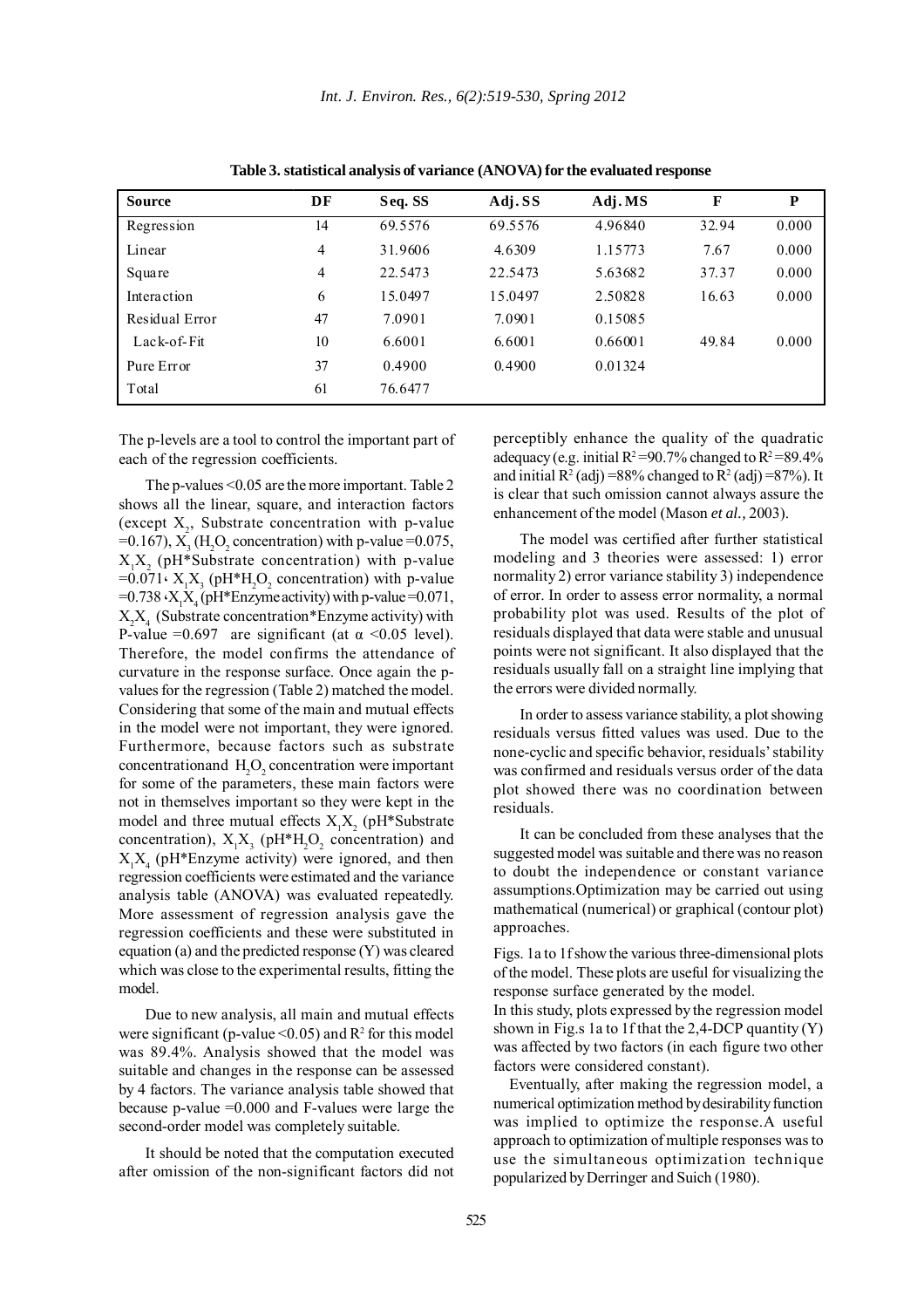The general approach is to first change each response  $y_i$ , i =1,2,...,m into an individual desirability function di that varies over the range :

$$
0d \leq d_i d \leq 1
$$

If the response  $y_i$ , is at its target, Then  $d_i = 1$ , and if the response is outside a tolerable area,  $d = 0$ . The

responses to  $H_2O_2$  concentration, substrate concentration, enzyme activity and pH were transmuted into an appropriate desirability scale  $d_1$ ,  $d_2$ ,  $d_3$  and  $d_4$ .

Once function d was explained for each of the m responses of interest, an overall impartial function (D), representing the global desirability function, was



**Fig. 1a-1f. Three -dimensional plot of response surface plots (Y). (a) response plot of substrate concentration** (mg/L) vs. pH; (b) response plot of  $H_2O_2$  concentration (mM) vs. pH; (c) response plot of enzyme activity (U/mL) **vs. pH;** (d) response plot of  $H_2O_2$  concentration (mM) vs. substrate concentration (mg/L); (e) response plot of  $\bf{s}$ ubstrate concentration (mg/L) vs. enzyme activity (U/mL); (f) response plot of  $\rm{H}_{2}\rm{O}_{2}$  concentration (mM) vs. **enzyme activity (U/mL)**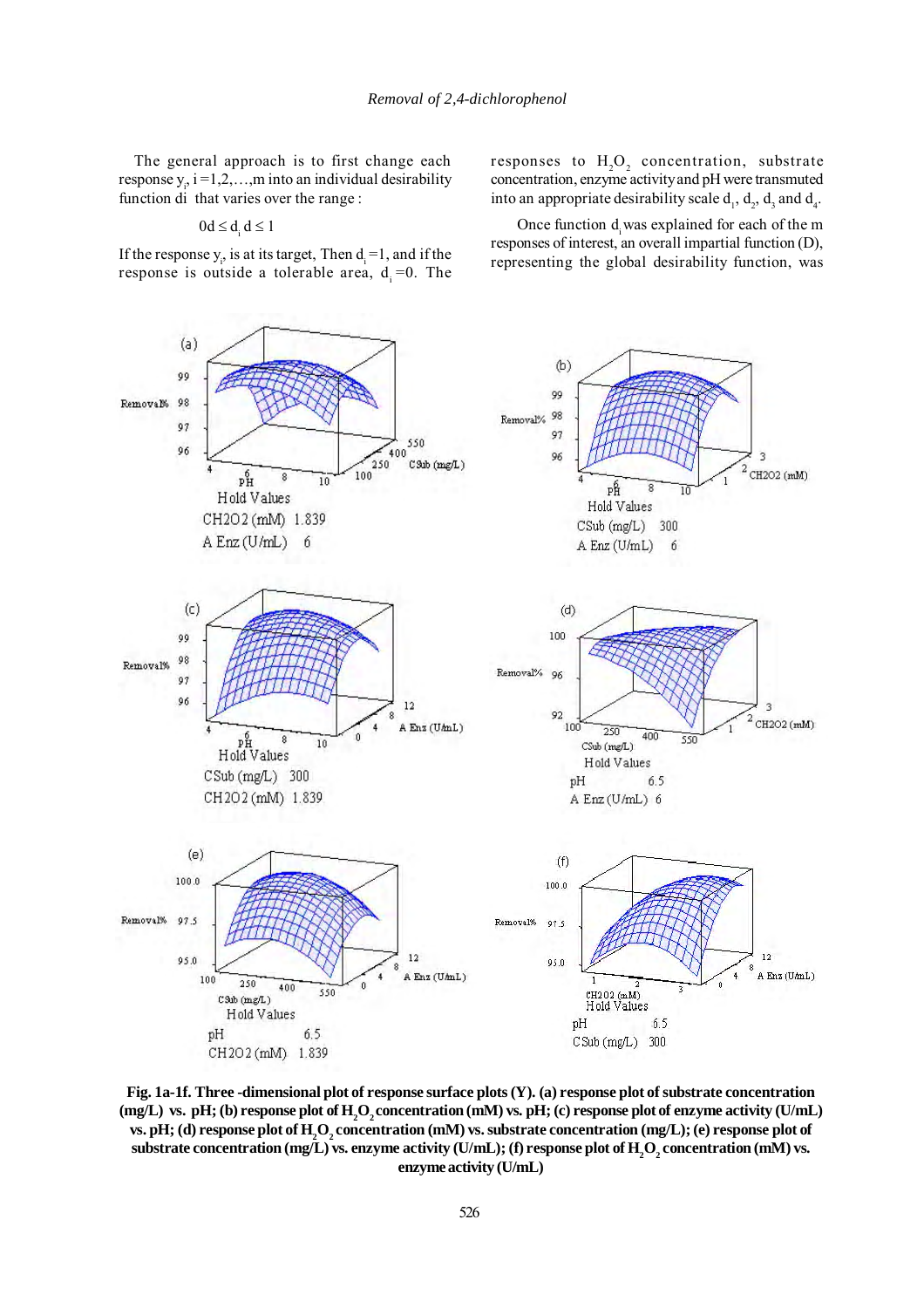computed. Then the design variables were selected to maximize the overall desirability, where m was the number of responses to be optimized (Myers and Montgomery, 2002).

$$
D = (d_1 d_2 \dots d_m) 1/m
$$

Table 4 is a summary of desirability function parameters.

**Table 4. Parmeters of function desirability**

| Goal    |    |     |     | Lower Target Upper Weight Import |  |
|---------|----|-----|-----|----------------------------------|--|
| Maximum | 96 | 100 | 100 |                                  |  |

Optimized quantities were achieved for a global solution (Table 5).

Fig. 2 indicates the recommended values for each factor to achieve optimal response.

The graph in Fig. 2 indicates how individual factors in each column influence the response while the other factors are held constant. The values between Hi and Lo values optimal parametric setting were recommended by the software to obtain the most suitable responses. In Fig. 2, D is the composite desirability and d is the individual desirability. The maximum values for D and d are 1.000 (Myers and Montgomery, 2002). Fig. 2 shows values for D and d in optimal conditions as 0.959, confirming that the model proposed is suitable .

**Table 5. Optimum values of global solution**

| Par am ete r                | Value  |
|-----------------------------|--------|
| pH                          | 65     |
| Substrate concentration     | 430.80 |
| (mg/L)                      |        |
| $H_2O_2$ concentration (mM) | 3.06   |
| Enzyme activity $(U/mL)$    | 974    |

In the recommended optimal model, parametric settings of pH (6.5), substrate concentration (430.8 mg/ L),  $H_2O_2$  concentration (3.06 mM) and enzyme activity (9.74 U/mL) were set. The response for this set of values for the removal of 2,4-DCP with desirability of 0.959 was 99.83%. Therefore, the predicted optimum condition was taken as (pH 6.5,  $H_2O_2$  concentration 3.06 mM, substrate concentration 430.8 mg/L and enzyme activity 9.74 U/mL) for application for the measurement of assay 2,4-DCP in the sample for the experiment. Tests for optimization using the linear range method were determined by a calibration curve (2,4-DCP area against 2,4-DCP concentration) see Fig. 3. The determination of an optimal condition was by the measurement of 2,4-DCP in each sample; its 2,4- DCP content was calculated, the sample response for maximum removal was %99.2 (see Fig. 3).

From Table 6, the difference between the predicted result and the values demonstrated by the experiment, show that under an optimal condition for 2,4-DCP the



**Fig. 2. recommended input variables**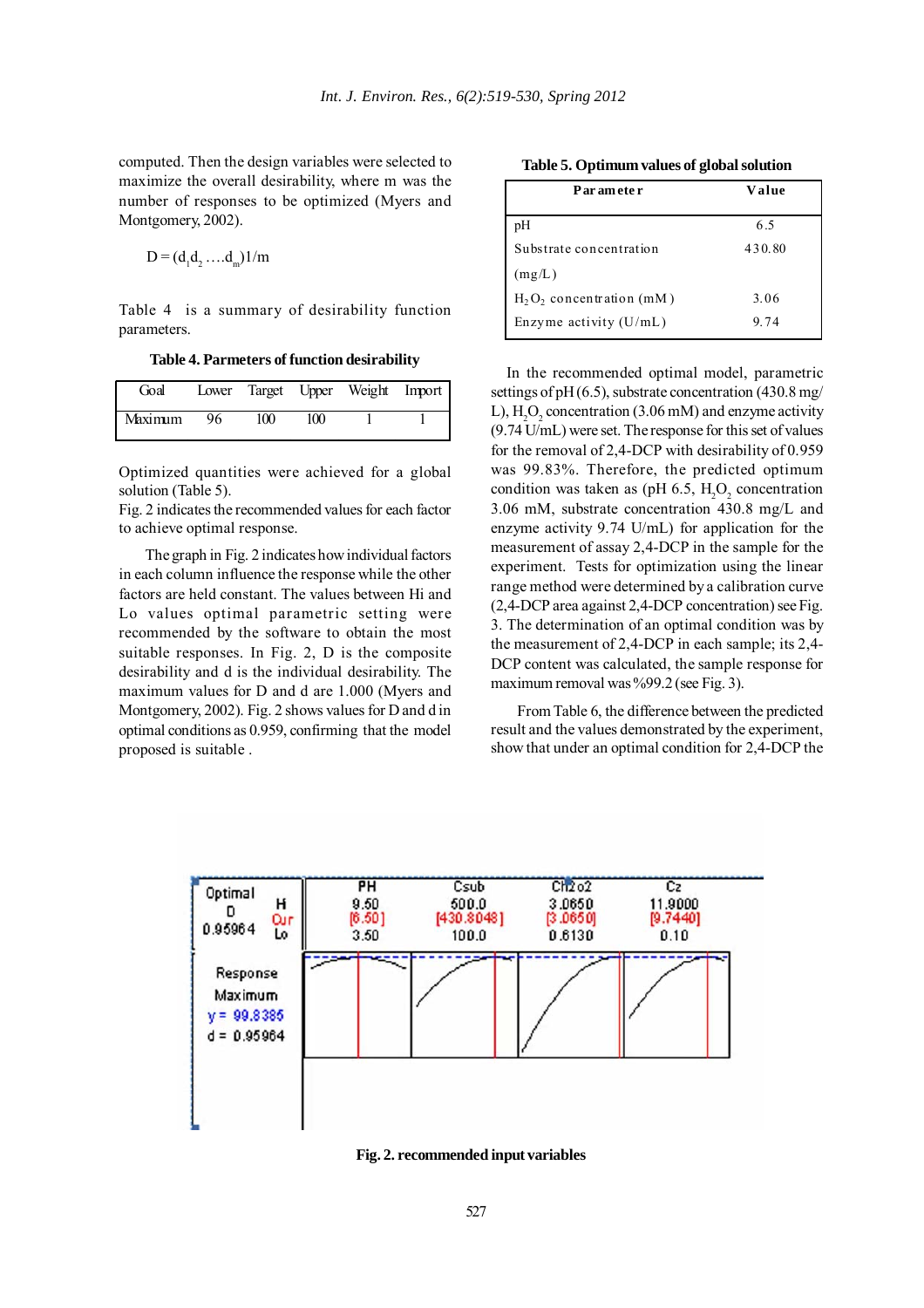*Riazi, Z. et al.*



 $[2,4-DCP]$  mg/L

**Fig. 3. calibration curve (area vs.concentration) using standard 2,4-DCP solution(** $\blacksquare$ **) and the resulting experimental area value (** $\bullet$ ) obtained for sample using the optimized conditions method

|  | Table 6. Optimal removal conditions and the predicted and experimental value for 2,4-DCP |
|--|------------------------------------------------------------------------------------------|
|--|------------------------------------------------------------------------------------------|

| Optimum conditions          |        | Removal of $2,4-DCP$ (%) |           |                    |  |
|-----------------------------|--------|--------------------------|-----------|--------------------|--|
| Parameter                   | Value  | Experimental             | predicted | Difference $(\% )$ |  |
| pH                          | 6.5    | 99 2                     | 99.83     | 0.63               |  |
| Substrate concentration     | 430.80 |                          |           |                    |  |
| (mg/L)                      |        |                          |           |                    |  |
| $H_2O_2$ concentration (mM) | 3.06   |                          |           |                    |  |
| Enzyme activity $(U/mL)$    | 9.74   |                          |           |                    |  |

difference was 0.63%. This was presented to demonstrate that the response model was a suitable tool to display the predictions.

### **CONCLUSION**

In this study, RMS combined with CCD was successfully used to optimize the four factors; pH, enzyme activity, substrate concentration and  $H_2O_2$ concentration, in order to remove the optimum amount of 2,4-DCP from wastewater. The non-linear nature of the model response for this system was explained by a second–order polynomial equation. It was shown how this method was suitable for process design and to determine the importance of the various factors, and their mutual effects to obtain optimized quantities. Conditions were optimized in pH (6.5), with enzyme activity (9.74 U/mL), substrate concentration (430.8 mg/ L) and  $H_2O_2$  concentration (3.06 mM) and maximum removal of  $2,4$ -DCP under these conditions. By using desirability function outcomes (99.83%) of those predicted the optimum quality assay result for 2,4-DCP was accomplished in one sample under the optimum condition. The result was that 99.2 % of 2,4-DCP was removed, confirming the optimization model.

#### **REFERENCES**

Aitken, M. D. (1993). Waste treatment applications of enzymes: opportuies and obstacles. Journal of Chemical Engineering, **52 (2)**, 49-58.

Alberti, B. N. and Klibanov, A. M. (1982). Peroxidase for removal of hazardous aromatics from industrial wastewaters. In: Exner, J. H (Ed.). Detoxication of hazardous waste, pp. 351-356. Michigan: Ann Arbor Science Publishers.

Al-Kassim, L., Taylor, K. E., Nicell, J. A., Bewtra, J. K. and Biswas, N. (1994). Enzymatic removal of selected aromatic contaminants from wastewater by a fungal peroxidase from Coprinus macrorhizus in batch reactors. Journal of Chemical Technology and Biotechnology, **61**, 179–182.

Bae, H. S., Yamagishi, T. and Suwa, Y. (2002). Evidence for degradation of 2-chlorophenol by enrichment cultures under denitrifying conditions. Journal of Basic Microbiology, **148**, 221-227.

Barbusiński, K. and Filipek, K. (2001). Use of Fenton's reagent for removal of pesticides from industrial wastewater. Polish Journal of Environmental Studies, **10 (4)**, 207-212.

Bollag, J. M. and Dec, J. (1998). Use of plant material for the removal of pollutants by polymerization and binding to humic substances , EPA Grant Number, R-82092.1-126.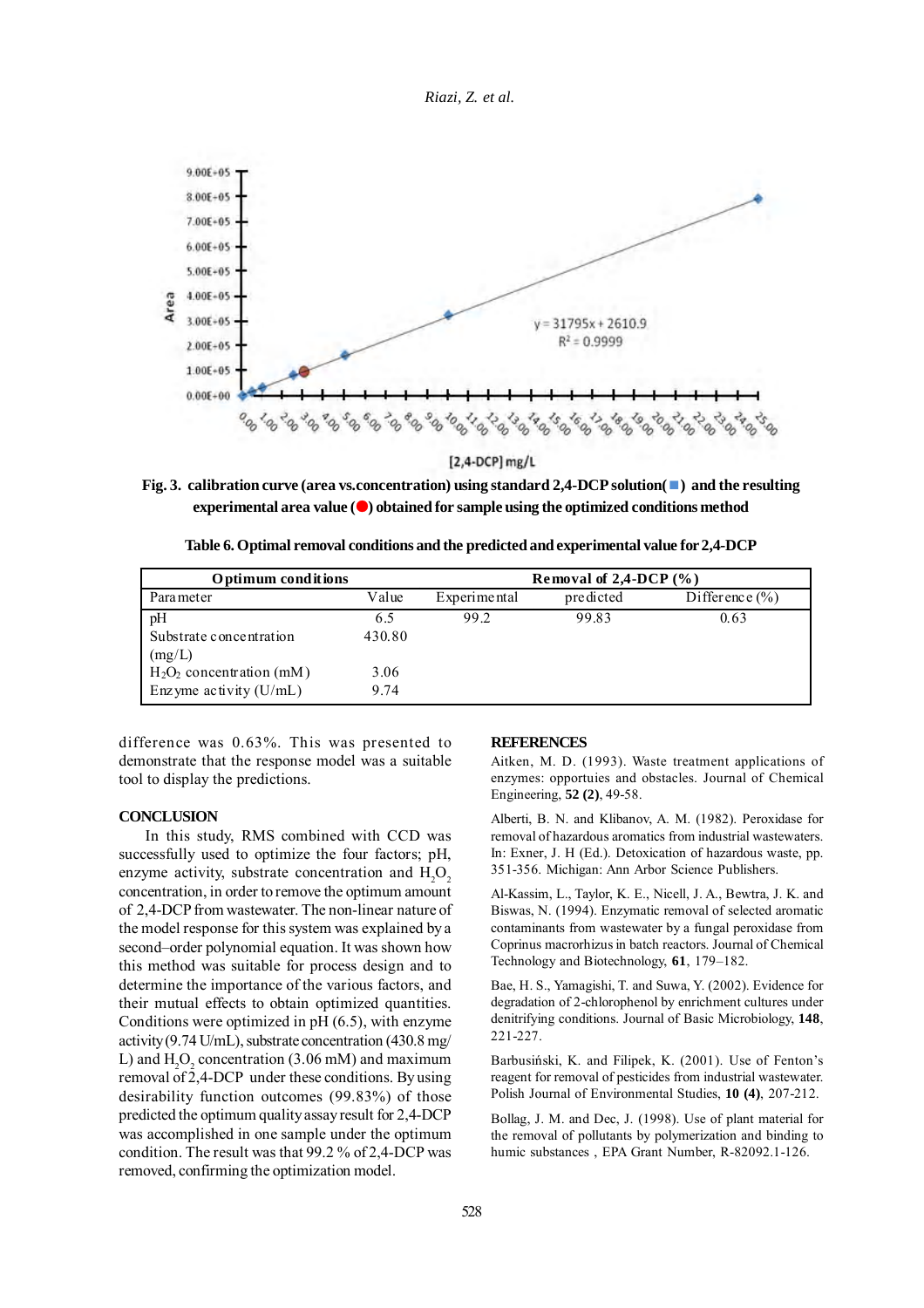Buchanan, I. D. and Han, Y. S. (2000). Assessment of the potential of Arthromyces ramosus peroxidase to remove phenol from industrial wastewaters. Environmental Technology, **21 (5)**, 545–552.

Chance, B. (1951). Enzyme-substrate compounds. In: Nord, F.F. Ed., Advances un Enzymology and Related Subjects of Biochemistry, vol.12, pp.153-190. New York, International Publishing, Inc.

Dec, J. and Bollag, J. M. ( 1994). Use of plant material for the decontamination of water polluted with phenols. Biotechnol Bioeng, **44**, 1132-1139.

Derringer, G. and Suich, R. (1980). Simultaneous optimization of several response variables. Journal of Quality Technology, **12 (4)**, 214-219.

Dunford, H. B. and Stillman, J. S. (1976). On the function and mechanism of action of peroxidases. Coordination chemistry reviews, **19 (3)**, 187-251.

El-Nabawi, A., Heinzow, B. and Kruse, H. (1987). Residue levels of organochlorine chemicals and polychlorinated biphenyls in fish from the Alexandria region, Egypt. Archives of environmental contamination and toxicology, **16 (6)**, 689- 696.

Estevinho, B. N., Martins, I., Ratola, N., Alves, A. and Santos, L. (2007). Removal of 2,4-dichlorophenol and pentachlorophenol from waters by sorption using coal fly ash from a Portuguese thermal power plant. Journal of Hazardous Materials, **143 (1-2)**, 535–540.

Exon, J. H. (1984). Review of chlorinated phenols. Veterinary and Human Toxicology, **26 (6)**, 508-520.

Fang, J. and Barcelona, M. J. (2003). Coupled oxidation of aromatic hydrocarbons by horseradish peroxidase and hydrogen peroxide. Chemosphere, **50 (1)**, 105-109.

Ghasempur, S., Torabi, S. F., Ranaei -Siadat, S, O., Jalali-Heravi, M., Ghaemi, N. and Khajeh, K. (2007). Optimization of peroxidase-catalyzed oxidative coupling process for phenol removal from wastewater using response surface methodology. Environmental Science and Technology, **41 (20)**, 7073–7079.

Häggblom, M. (1990). Mechanisms of bacterial degradation and transformation of chlorinated monoaromatic compounds. Journal of Basic Microbiology, **30 (2)**, 115-141.

Häggblom, M. M. and Valo, R. J. (1995). Bioremediation of chlorophenol wastes, In: Young, L.Y,. Cerniglia C. E. (Ed.), Microbial transformation and degradation of toxic organic chemicals pp. 389-434, New York, Wiley.

Hammel, K. E. (1989). Organopollutant degradation by ligninolytic fungi. Enzyme and Microbial Technology, **11 (11)**, 776-777.

Harayama, S. (1997). Polycyclic aromatic hydrocarbon bioremediation design. Current Opinon Biotechlogy, **8 (3)**, 268-273.

Herrera, Y., Okoh, A. I., Alvarez, L., Robledo, N. and Trejo-Hernandez, M. R. (2008). Biodegradation of **2,** 4dichlorophenol by a Bacillus consortium. World Journal of Microbiology & Biotechnology, **24 (1)**, 55-60.

Huston, P. L. and Pignatello, J. J. (1996 ). Reduction of perchloroalkanes by ferrioxalate-generated carboxylate radical preceding mineralization by the photo-Fenton reaction. Environmental Science and Technology, **30 (12)**, 3457.-3463.

Kargi, F. and Eker, S. (2005). Kinetics of 2,4-dichlorophenol degradation by Pseudomonas putida CP1 in bacth culture. Int. Biodeter Biodegrad., **55 (1)**, 25-28.

Kasiri, M. B., Aleboyeh, H. and Aleboyeh, A. (2008). Modeling and optimization of heterogeneous photo-fenton process with response surfac methodology and artificial neural networks. Environmental Scienc and technology, **42 (21)**, 7970–7975.

Kennedy, K., Alemany, K. and Warith, M. (2002). Optimisation of soybean peroxidase treatment of 2,4 dichlorophenol. Water SA., **28 (2)**, 149-158.

Kinzell, L. H., Mckenzie, R. M., Olson, B. A., Kirsch, D. G. and Shull, L. R. (1979). Priority pollutants, I: 445. A perspective view, Environmental Science and Technology, **13**, 416-423.

Klibanov, A. M., Alberti, B. N., Morris, E. D. and Felshin, L. M. (1980). Enzymatic removal of toxic phenols and anilines from waste waters. Journal Applied Biochemistry, **2**, 414-421.

Klibanov, A. M., Tu, T. M. and Scott, K. P. (1983). Peroxidase-catalyzed removal of phenols from coalconversion waste waters. Science, **221**, 259-261.

Lu, P-Y., Matcalf, R. L. and Cole, L. K. (1978). Pentachlorophenol: Chemistry, Pharmacology and Environmental Toxicology. New York: Plenum Press.

Mason, R. L., Gunst, R. F. and Hess, J. L. (2003). Statistical Design and Analysis of Experiments: with applications to engineering and science Vol. 356, pp.669. New York, Wiley.

Montgomery, D. C. (2001). Design and analysis of experiments 5th Ed., New York, Wiley.

Munnecke, D. M. (1978). Detoxification of Pesticide Using Soluble or Immobilized Enzyme. Process Biochemistry, **13**, 14-17.

Munnecke, D. M. (1977). Properties of an Immobilized Pesticide Hydrolyzing Enzyme. Applied Environmental Microbiology, **33**, 503-507.

Myers, R. H . and Montgomery D. C. (2002). Response surface Methodology, Process and product optimization using designed experiments (2th Ed.). New York, Wiley.

Nicell, J. A., Bewtra, J. K., Taylor, K. E., Biswas, N. and St Pierre, C. (1992). Enzyme catalyzed polymerization and precipitation of aromatic compound from wastewater. Water Science and Technology, **25**, 157-164.

Nicell, J. A., Bewtra, J. K., Biswas, N., St Pierr, C. and Taylor, K. E. (1993). Enzyme Catalyzed polymerization and Precipitation from Aqueous Solution. Canadian Journal of Civil Engineering, **20**, 725-735.